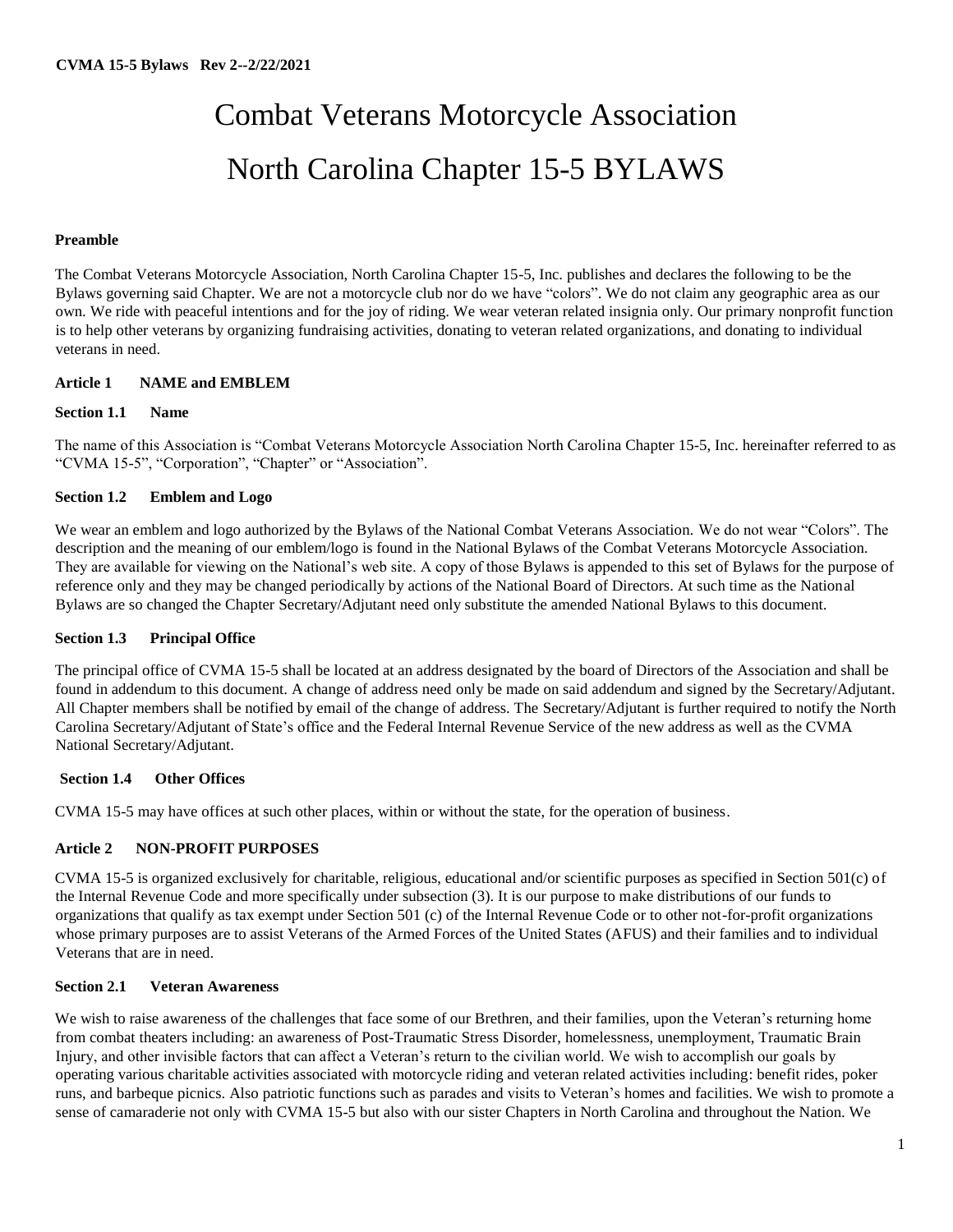want to carry this camaraderie over to other veteran organizations and assist where possible in helping them meet their goals of helping Veterans.

### **Article 3 MEMBERSHIP**

### **Section 3.1 Classes**

There are three classes in CVMA:

Full Member: A Veteran of any branch of the AFUS who has served a tour of duty in a Department of Defense designated combat theater.

Support Member: A Veteran of any branch of the AFUS who has served on active duty but has not been deployed to a Department of Defense designated combat theater.

Auxiliary Member: The spouse, widow or widower of a Full Member of CVMA.

### **Section 3.2 Non Discrimination**

Just as we served with people of all walks of life while we were in the military, our ranks are open to ALL Veterans who meet the qualifications for membership as set forth for each class in the National Bylaws. The requirements and documentation needed to satisfy Membership in the CVMA are to be found in the National Bylaws on the CVMA as they may periodically change and otherwise be modified.

### **Section 3.4 Attendance**

Each member should strive to attend Chapter sponsored/supported events. This is also true of events sponsored by other Chapters of CVMA in the state of North Carolina and elsewhere. All members should strive to attend bi-monthly meetings. A minimum of four bimonthly and special meetings per year together with one CVMA sponsored event are required to remain on active status with the Chapter. These requirements are waived for active duty members.

### **Section 3.5 Conduct**

All members are required to conduct themselves in a manner that will not bring shame or embarrassment to that member or any other member he/she may be associating with, nor to CVMA 15-5 in general or to the national organization or the Veteran community at large.

It is most important that any member either solo or in consortium with other members adhere strictly to Protocol 101 (attached as an addendum) when dealing with members of Motorcycle Clubs (MC). Failure to do so can bring repercussions against the member(s), CVMA 15-5 and the national organization.

ALL MEMBERS should read and understand Protocol 101 in order to ensure that we all ride safely.

### **Section 3.6 Code of Conduct**

This Chapter has adopted a Code of Conduct. All members should become familiar with it as it attempts to set out some of the negative behavior that is deemed inappropriate for a Veteran organization, and its membership. Our intent is to operate benefit events that involve people of the general public donating money and goods to be passed on, by us, to Veteran associated organizations. We ride motorcycles and many in the general public find the motorcycle image to be rough, rowdy, and untrustworthy. We must hold ourselves to a very high standard in order to offset the public perception. The Code of Conduct is therefore necessary in order to outline conduct that is unacceptable and to establish consequences for their commission.

The Code of Conduct will not be published in these Bylaws but will be available to the general membership as a CONFIDENTIAL document. Changes to the Code need the action of the Executive Board and the vote of the general membership as more fully set forth in the Code itself. Sanctions imposed against a member are Confidential and will be kept "in house".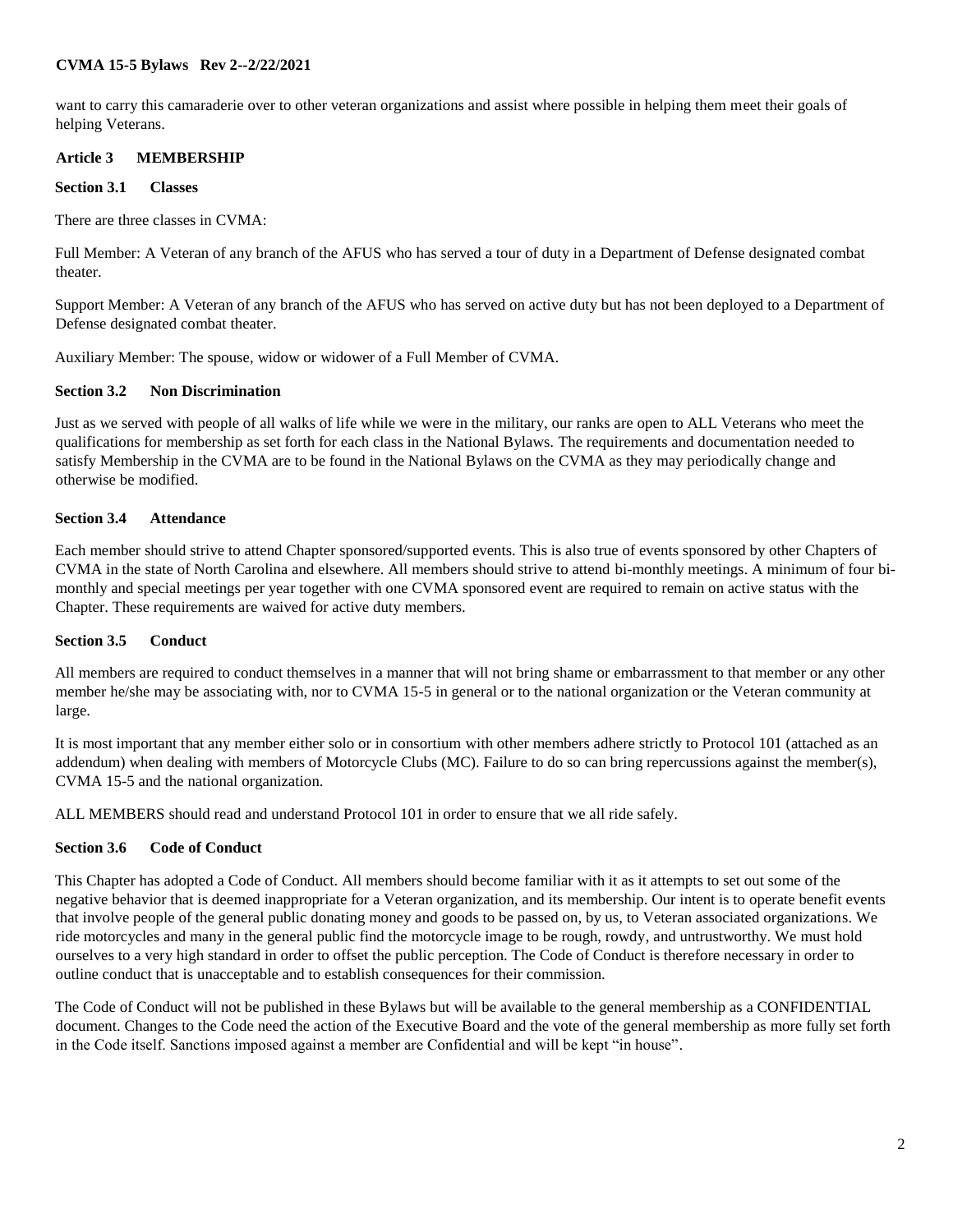### **Section 3.7 Voting Rights**

Each Full Member in good standing has a right to cast one vote at any meeting of the Chapter on any issue brought properly before the Chapter in regard to Chapter business or election of officers. Each Full Member has the right to cast one vote on issues properly presented to the National Board of Directors at each annual meeting. The member must be present in order to cast their vote. There is no proxy voting.

Each Support Member in good standing with one complete year of membership has the right to vote on some Chapter issues but not for the election of officers or the appointment of officers or on Bylaws.

Auxiliary Members in good standing may vote on some Chapter issues if the majority of a quorum of Full Members present at a given meeting deem it appropriate to the issue. They may not vote for elected or Appointed Officers or on the Bylaws.

Members who are "Suspended" or on "Restriction" may not vote until the sanction is lifted.

#### **Section 3.8 Member Resignation/Termination**

Any member may resign by filing a written request with the Secretary/Adjutant. Resignation shall not relieve a member of the obligation of unpaid dues and other charges previously accrued. The resigning member is required to relinquish all CVMA property including the back patch(s) prior to the next meeting. A member who fails to properly resign or who is terminated forfeits all CVMA items. The Sergeant-at-Arms will be tasked with collecting the items and turning them into the Commander.

### **Section 3.9 Member Transfer**

Any member of another CVMA chapter may transfer into CVMA 15-5 provided he/she carries with them a good reputation for camaraderie, honesty, and integrity. If they are not so equipped they may be placed on or rolls as a restricted member for such period of time that the Executive Board deems reasonable for the Chapter Members to become comfortable with the transferring member.

A former member of CVMA 15-5 may transfer back into or otherwise rejoin under the same circumstances.

#### **Section 3.10 Discharge Requirements**

Only Veterans possessing Honorable and General Discharges shall be members of Chapter 15-5.

#### **Section 3.11 Chapter Member Biography**

Each person requesting membership in the Chapter will be asked to fill out a Chapter Membership Biography (contained as an addendum to these Bylaws). This biography contains information of a more personal nature than the National application provides and will be used to form a Membership Directory on the Chapter's web page. It will help both new and old members to get to know each other that much better and more quickly. The biography will only be accessible to Chapter Members via password protection on the web site.

#### **Article 4 MEETINGS and QUORUM**

#### **Section 4.1 Meeting Schedule**

Regular meetings of the members shall be held bi-monthly at a time and place designated by the Commander or determined by the officers. These meetings will be designated as Chapter Business, Chapter Event or Sanctioned Event.

#### **Section 4.2 Annual Meeting**

An annual meeting of the members shall take place with the specific date, time and place to be determined by the Commander. However the date must be one full week before the State of North Carolina CVMA State Meeting. At the annual the members shall elect officers, Receive records on the activities of Chapter and determine the direction the Chapter will take in the next year.

#### **Section 4.3 Special meeting**

Special meetings may be called by the Commander, a simple majority of the elected officers, or by a petition signed by 10% of the voting members.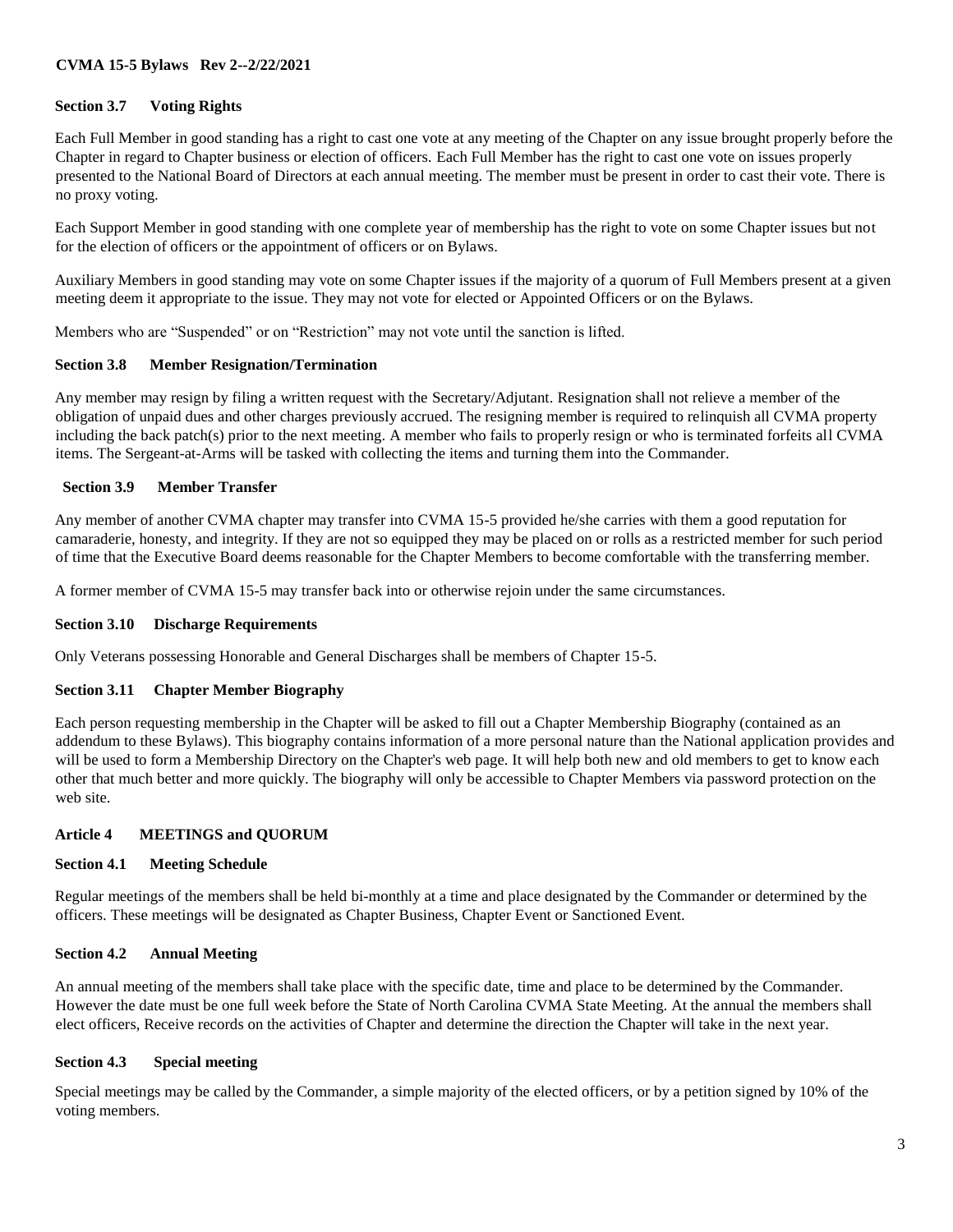### **Section 4.4 Notice of Meeting**

Notice of each regular meeting shall be attempted to be given to each member by telephone or electronic mail (email) not less than two weeks prior to the meeting.

Notice of a special meeting shall be attempted to be given to each member by telephone or electronic mail (email) not less than one week prior to the meeting. The subject of the special meeting shall be noted in the notice.

#### **Section 4.5 Quorum for Regular Meeting**

Twenty percent (20%) of the Full Members of the Chapter must be present at a noticed and announced meeting in order to constitute a quorum. The Chapter cannot do business without a quorum being present.

### **Section 4.6 Robert's Rules of Order**

In conducting a meeting the presiding officer may consult Robert's Rules of Order to best determine the correct way of dealing with motions, seconds, and voting along with the protocol for overseeing discussion on any item set before the general membership. The presiding officer will only use Robert's Rules of Order only as a guideline for conducting business. The presiding officer shall not lose sight of the fact that the meeting has been called to undertake business of the Chapter and not turned into a parliamentarian discussion of the finer points of the rules.

#### **Section 4.7 Majority Vote**

Any and all business brought before the Chapter shall be decided on by a simple majority of those at the meeting in which the vote takes place.

To ratify a new set of Bylaws or to modify the existing Bylaw procedures set forth in Article 15 must be followed.

#### **Section 4.8 Member's Right to Vote**

Each Full Member will have one vote on each issue presented for consideration. The member must be personally present in order to cast a vote. There is no proxy voting.

Support and Auxiliary members follow the same procedures as Full Members on issues that they are allowed to vote on.

Chapter Officers are elected by paper ballot. All personnel issues are done by paper ballot. Bylaw article revisions are done by paper ballot. The Chapter Commander shall have the final say on other issues that will be voted on by paper ballot. All paper ballots will be collected by the Sergeant-at-Arms for counting by the Secretary/Adjutant and Executive Officer.

All open voting will be by a "show of hands" rather than a voice vote to ensure that a definite plurality exists.

Any officer or member may call for a recount if the "hand" vote count is within three votes.

### **Section 4.9 "Open" vs "Closed" Meetings**

Under most circumstances the general business meetings of the Chapter shall be "open" meetings. All three classes of members are permitted to attend. With the Commander's permission outside guests and potential new members are also permitted.

Where confidential business is to be discussed, where Bylaws are being discussed and voted upon, during Chapter elections, when personnel issues are being discussed, or when directives passed down from the State representative or the National Board of Directors are being discussed or voted upon the meetings shall be closed. Only those members with a right to vote on the issues or have a needto-know have a right to be in attendance. The Chapter Commander shall have the final say on whether is "open" or "closed".

### **Article 5 INITIATION FEES AND DUES**

### **Section 5.1 Members Dues**

The dues for membership in CVMA are established by the National Board of Directors and are found in the National Bylaws Addendum. In accordance with the National Bylaws all dues paid to National go directly to the National organization.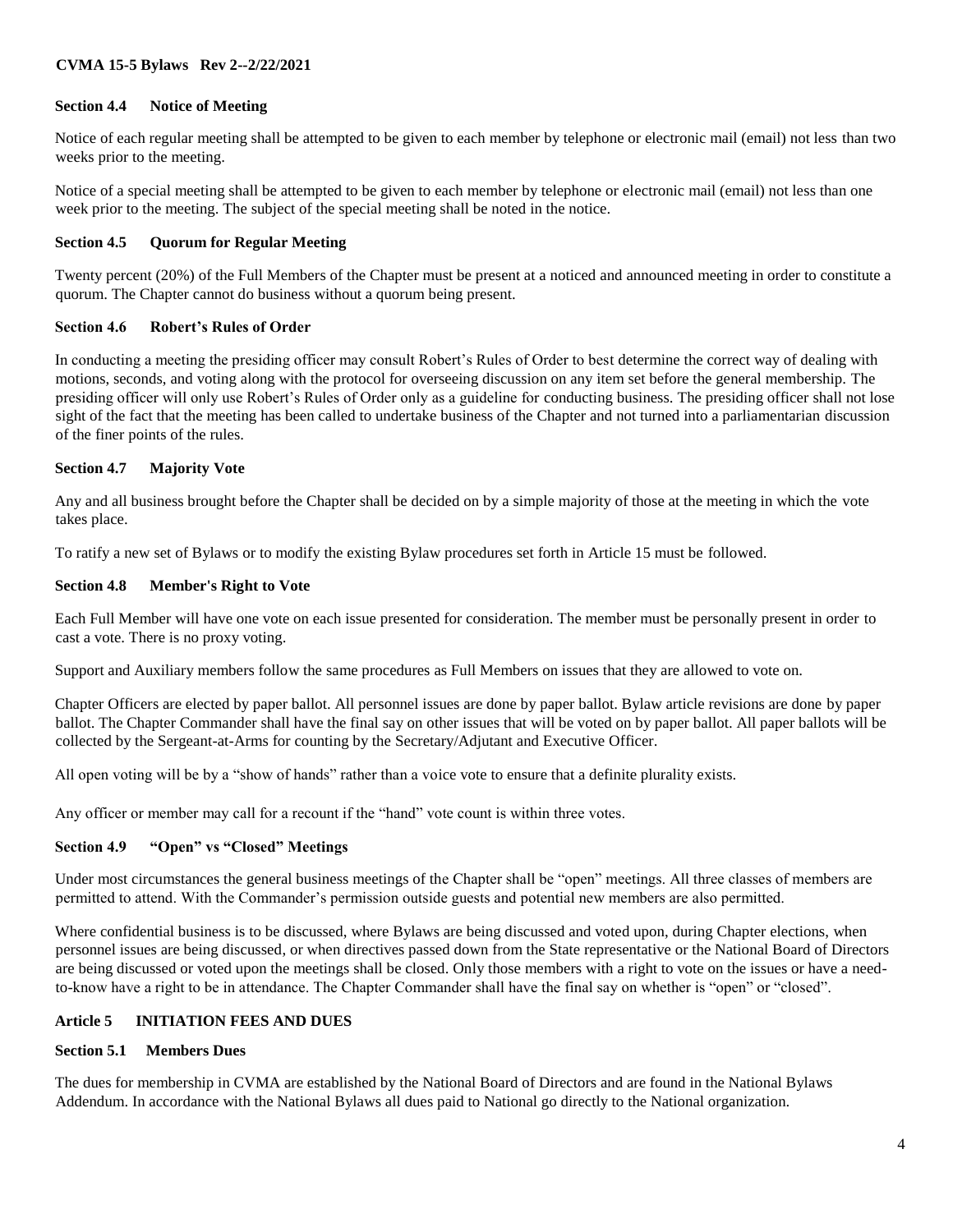### **Section 5.2 Chapter Dues**

Chapter membership dues shall be prescribed by the Chapter Board of Directors and approved by the general membership. They shall not exceed the amount authorized by the National Bylaws.

NC Chapter 15-5 will collect annual dues of \$10 from Full/Life Chapter Members, \$5 from Support and Auxiliary Members, which will be retained by the Chapter for their discretion. Dues for all members are payable to the Treasurer by June 30<sup>th</sup> of each year. Checks should be made payable to CVMA 15-5, and mailed or given directly to the Treasurer. Failure to pay dues by the due date will result in an entry being made in the member's 201 file "Member is not in good standing for failure to pay chapter dues". Until the dues are paid, the member will not have chapter voting privileges. Member will not lose voting rights on national issues/Bylaw proposals or State/Regional/National officers as long as National dues are current.

### **Section 5.3 Dues Deadline**

The deadline for paying National dues is June 30<sup>th</sup> of each calendar year.

The deadline for paying Chapter Dues will be June  $30<sup>th</sup>$  of each calendar year. Failure to pay dues by the deadlines set out above can result in termination of membership.

#### **Article 6 DIRECTORS**

#### **Section 6.1 Directors Designated**

The Board of Directors hereinafter referred to as "Directors" are the Elected Officers holding the positions of: Commander, Executive Officer, Secretary/Adjutant, Treasurer or Sergeant-at-Arms. The Chapter Directors are responsible for the execution of the authorized policies voted on by majority by the members. Chapter Directors are responsible for reporting misconduct or bad conduct as well as the action to the North Carolina State Representative and/or the Regional Representative and/or the National Board of Directors for their review as per the Code of Conduct and National Bylaws.

### **Article 7 CHAPTER OFFICERS**

### **Section 7.1 Chapter Officers**

The elected officers of the Chapter shall be: Commander, Executive Officer, Secretary/Adjutant, Treasurer and Sergeant-at-Arms.

The appointed Officers of the Chapter shall be: Safety Officer, Public Relations Officer, Road Captain, Strategy and Plans Officer, Chaplain and Quartermaster. The Chapter elected officers may designate additional appointed positions with a simple majority vote of the BOD.

The Auxiliary Members may elect a president to act as the leader and co-coordinator of the Auxiliary's activities and to act as a liaison between its members and the Chapter Commander. The Auxiliary President, with the approval of the Chapter Commander, shall appoint such people as are necessary to carry out the Auxiliary's activities.

### **Section 7.2 Officer Qualifications**

Elected Officers of the Chapter shall be qualified for full membership and be free of any restriction that may be in effect within the State of North Carolina during their term in office. They must be free of any sanctions imposed under the Code of Conduct.

- A) All Full Members of the Chapter in good standing with six months or more of Chapter Membership shall be eligible to hold elected office in CVMA 15-5.
- B) Full, Support, and Auxiliary Members in good standing shall be eligible for any appointed office in CVMA 15-5; Full Members with six months Chapter Membership; Support and Auxiliary Members with twelve months chapter membership.

### **Section 7.3 Indemnification of Officers/Directors**

In the event that legal action, an audit or any other claim is brought against the Chapter or its Officers/Directors for any reason, the Chapter shall hold harmless and indemnify the Officers/Directors for professional fees or tangential expenses incurred in the defense of such action, claim or audit and any fines or damages that may result from such action, claim or audit. Said fines, expenses or damages are to be reimbursed from funds of the Chapter and not from individual members.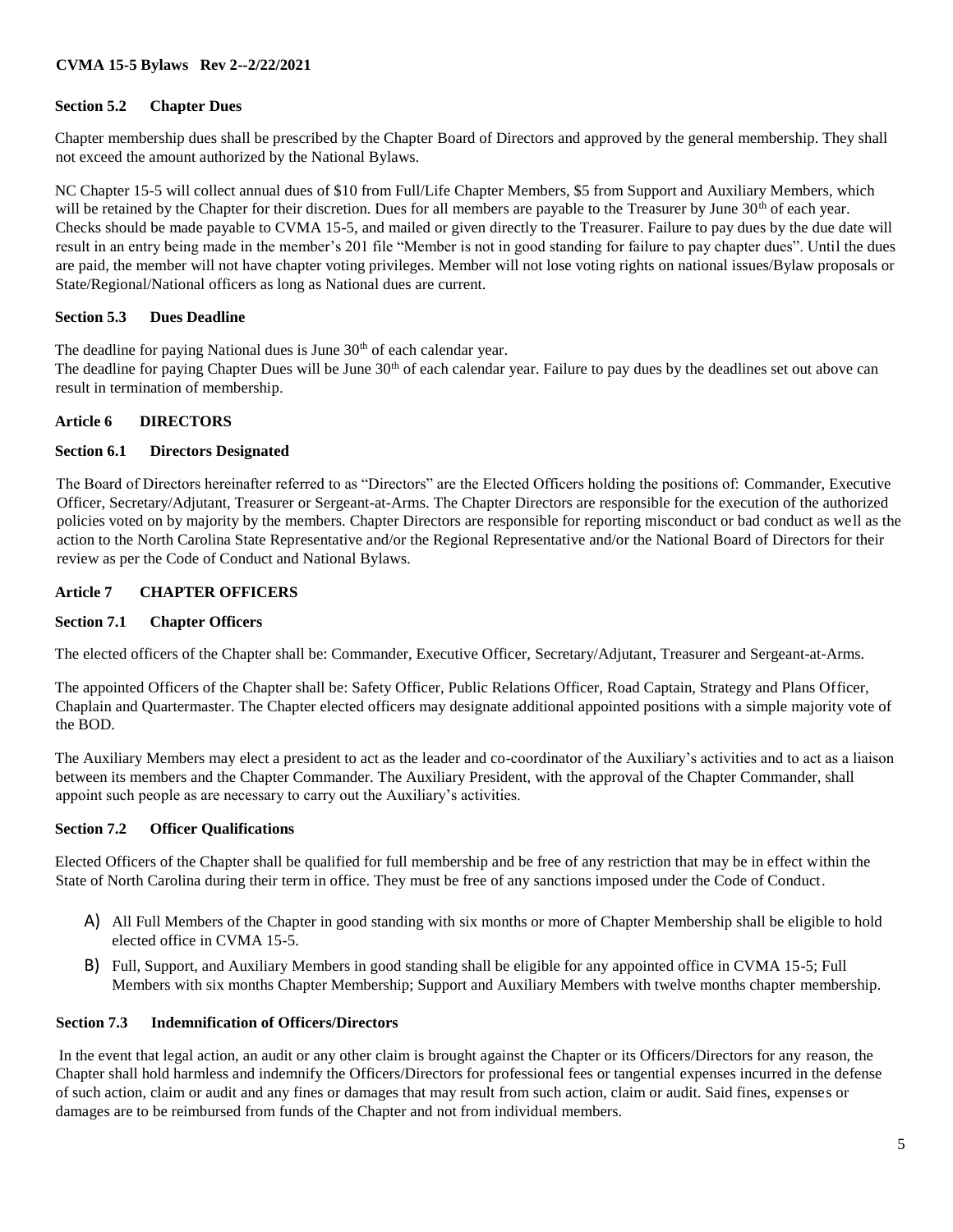### **Article 8 ELECTIONS**

### **Section 8.1 Nominations**

The nominees for any office must be an active and paid up member in good standing for at least six months service with the Chapter prior to the election meeting. Nominations to fill open offices shall be made and seconded by either oral presentation at a meeting held no more than two months before the Chapter's Annual Meeting or by email forwarded to all Chapter members no less than fourteen days before the Annual Meeting. The nominee shall, within one week of being nominated, accept or negate his/her nomination.

### **Section 8.2 Office Restrictions**

No Officer shall hold more than one elected office at a time but may hold one elective and one or more appointed offices. Officers elected or appointed at the Chapter level are not eligible to hold office at the State level Concurrently with their Chapter position.

### **Section 8.3 Officers to Remain Active**

All Officers whether elected or appointed, must remain active members in the Chapter and in good standing and without pending sanctions for the duration of the term while in office.

# **Section 8.4 Term of Office**

Officers will be elected at the annual meeting. Elected Officers will serve a term of 24 months and consecutive terms are permitted. In order to maintain Chapter continuity and so that the entire Chapter Board of Directors does not turn over at the same time the elections in odd numbered calendar years will be for the Commander and Secretary/Adjutant positions and elections in even numbered calendar years will be for Executive Officer and Treasurer positions. The Sergeant-at-Arms will be elected annually for a 12 month term. All appointed positions will be appointed by the Chapter Board of Directors annually. Newly elected Officers will take office upon expiration of the prescribed term of the incumbent.

### **Section 8.5 Resignation/Disqualification**

Should an elected Officer resign or be sanctioned by Executive Board, the Commander will appoint a replacement to fill the position until a Special Election can be convened. Such meeting shall be convened within two months of the vacancy becoming open.

Should an elected officer be deployed or assigned TDY for a period of 6 months or more, they must resign their position. The member remains in (Good Standing). The Executive Board will appoint a replacement to fill the position until a Special Election meeting can be convened. Such meeting shall be convened within two months of the vacancy becoming open. The deployed member's 201 file will be noted as "Ended term as Chapter (office)-Deployment"

Should an Appointed Officer resign or be sanctioned by the Executive Board, The Chapter Commander shall appoint a new Officer to the vacated position to fill out the term.

### **Article 9 DUTIES of OFFICERS**

### **Section 9.1 Chapter Commander**

The Chapter Commander is the Chief Executive Officer of the Corporation. All matters concerning relations between the Chapter and any outside person or organization should be routed to the Commander for appropriate action. The Commander will preside over all meetings of the Chapter; act as an ex-officio member of all committees; issues the call for regular and special meetings; schedule the annual election and ensure they are held in accordance with these Bylaws and carry out the directives of the Chapter Executive Board, the State Representative and the National Board of Directors. The Executive Officer, Secretary/Adjutant, Treasurer and Sergeant-at-Arms are accountable to the Commander.

### **Section 9.2 Executive Officer**

The Executive Officer shall coordinate all committees and supervise plans for all Chapter events. The Executive Officer shall act as an intermediary between the Commander and the members. Additionally the Executive Officer is second-in-command to the Commander in his/her absence.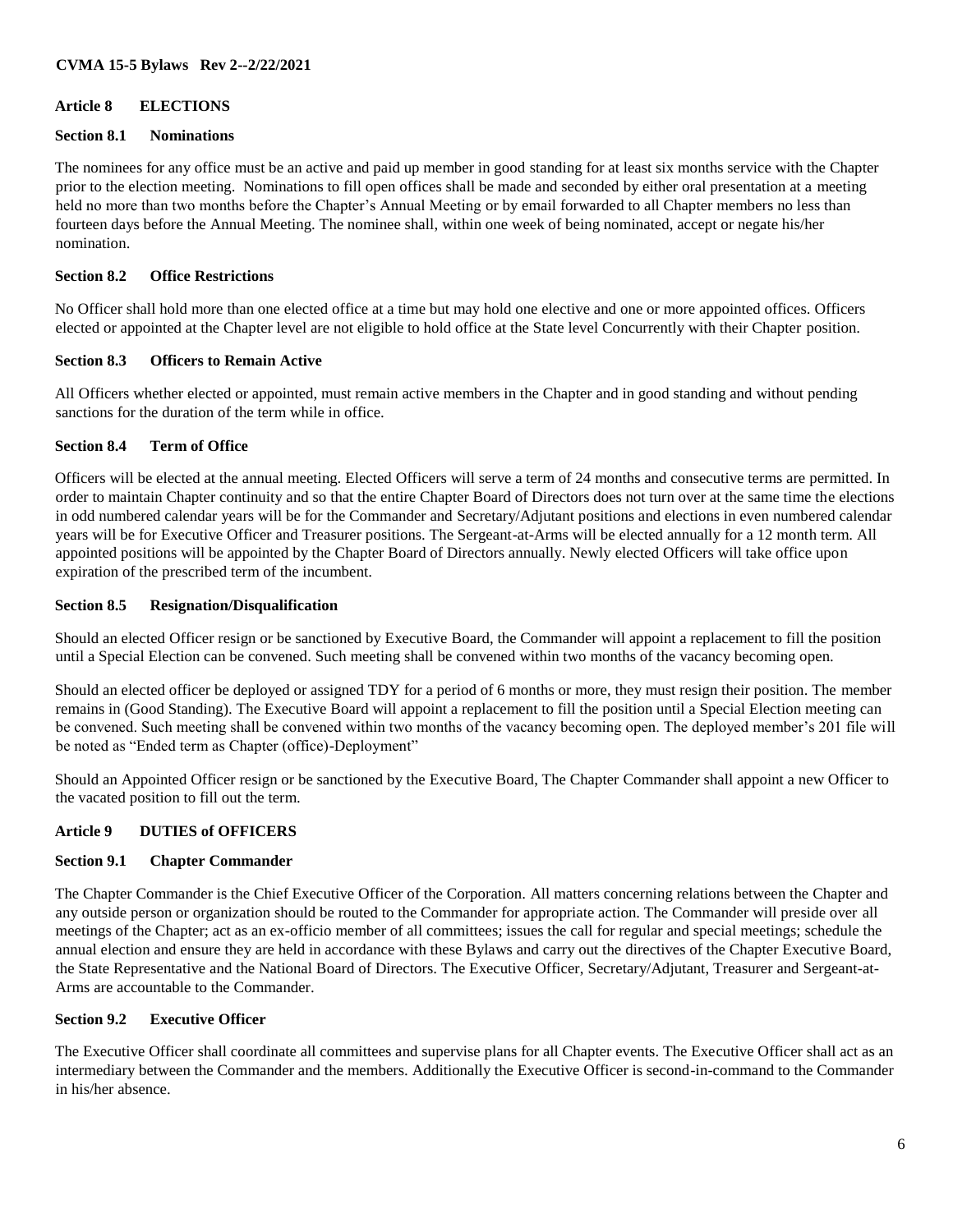# **Section 9.3 Secretary/Adjutant/Adjutant**

The Secretary/Adjutant/Adjutant is the Chapter's record keeper. He/She is responsible for taking, keeping and publishing the correct minutes of all meetings including the General Membership and Executive Board Meetings. He/She shall compose and file all reports to government agencies that the Chapter deals with. He/She shall keep all membership lists, member directory, copies of all correspondence between the Chapter and outside persons or entities, committee and delegation appointments, Rules of Order and Bylaws.

# **Section 9.4 Treasurer**

The Treasurer shall keep correct financial books and records of the Chapter, and will maintain an accounting of all the funds of the Chapter. He/She may disperse fund to pay expenses as prescribed in the Bylaws. The Treasurer Chapter dues and other form of income due the Chapter, maintain the accounting books, make payments from Chapter funds when so ordered by the Commander, sign all Chapter checks and ensure those so required are countersigned by the Commander. He/She will also make regular reports of the Chapter's financial status to the Officers, the general membership, National and State as may be required by law or for tax exempt status. The Treasurer working in conjunction with the Secretary/Adjutant, will also prepare any documents needed for submission to any Federal or State government entity.

# **Section 9.5 Sergeant-at-Arms**

The Sergeant-at-Arms is responsible for enforcing Bylaws and standing rules of the Chapter and insuring that orders of the Officers are carried out in an expeditious manner. He/She is responsible for policing and keeping order at all Chapter events. The Sergeant-at-Arms is responsible for the safety and security of the Chapter. The Sergeant-at-Arms will maintain order during meetings and check member's identification cards when necessary before each meeting and perform other duties as may be prescribed by the Commander. With the permission of the Commander or senior Officer present the Sergeant-at-Arms may appoint such temporary deputies as may be needed to carry out his/her functions. The Sergeant-at-Arms shall enforce any sanctions against a member as ordered by the Executive Board. The Sergeant-at-Arms may impose reasonable fines for breaches of the peace and uncouth behavior at Chapter Meetings and events. He/She shall undertake any other duties as may be prescribed by the Commander.

# **Section 9.6 Road Captain**

The Road Captain is appointed by the Directors. The Road Captain is responsible for organizing all Chapter runs. He/She shall research, plan and organize all such runs. During actual time on the road and at intermediate stops during a run he/she shall act as ranking officer, deferring only to the Commander or Executive Officer. The Commander may appoint an alternate Road Captain to fill in for the absence of the actual Road Captain.

# **Section 9.7 Strategy and Plans Officer**

The Strategy and Plans Officer (SPO) is appointed by the Directors of the Chapter. The SPO will be responsible for developing the long range plans and objectives that support the overall theme and purpose of the Chapter's mission. He/She will identify and coordinate supporting requirements for future events and coordinate the "handoff" to the Public Relations Officer as events become "next in line". The SPO reports directly to the Commander and elected officers of the Chapter.

# **Section 9.8 Public Relations Officer**

The public Relations Officer (PRO) is appointed by the directors. The PRO will maintain files and have them ready at each meeting and all Chapter functions. He/She will be in charge of all of the Chapter publicity in conjunction with Chapter events as approved by the Commander. Other duties will include Historian, maintaining Chapter event files, the taking of and preservation of photographs, submission of newspaper articles, TV and radio announcements and maintaining the Chapters web site. The PRO will coordinate all external information releases through the Chapter officers prior to release. The PRO's focus is to increase awareness of the Chapter's purpose and its fundraising events as well as to garner support from the community. The PRO reports directly to the Commander and elected officers of the Chapter.

# **Section 9.9 Safety Officer**

The Safety Officer (SO) is appointed by the Directors. The SO will maintain the most current information on motorcycle safety and laws. He/She will periodically monitor the Chapters riders and their motorcycles for any safety hazards. The SO will identify any safety concerns to the Commander. The SO will periodically schedule and run refresher training for all Chapter members. The SO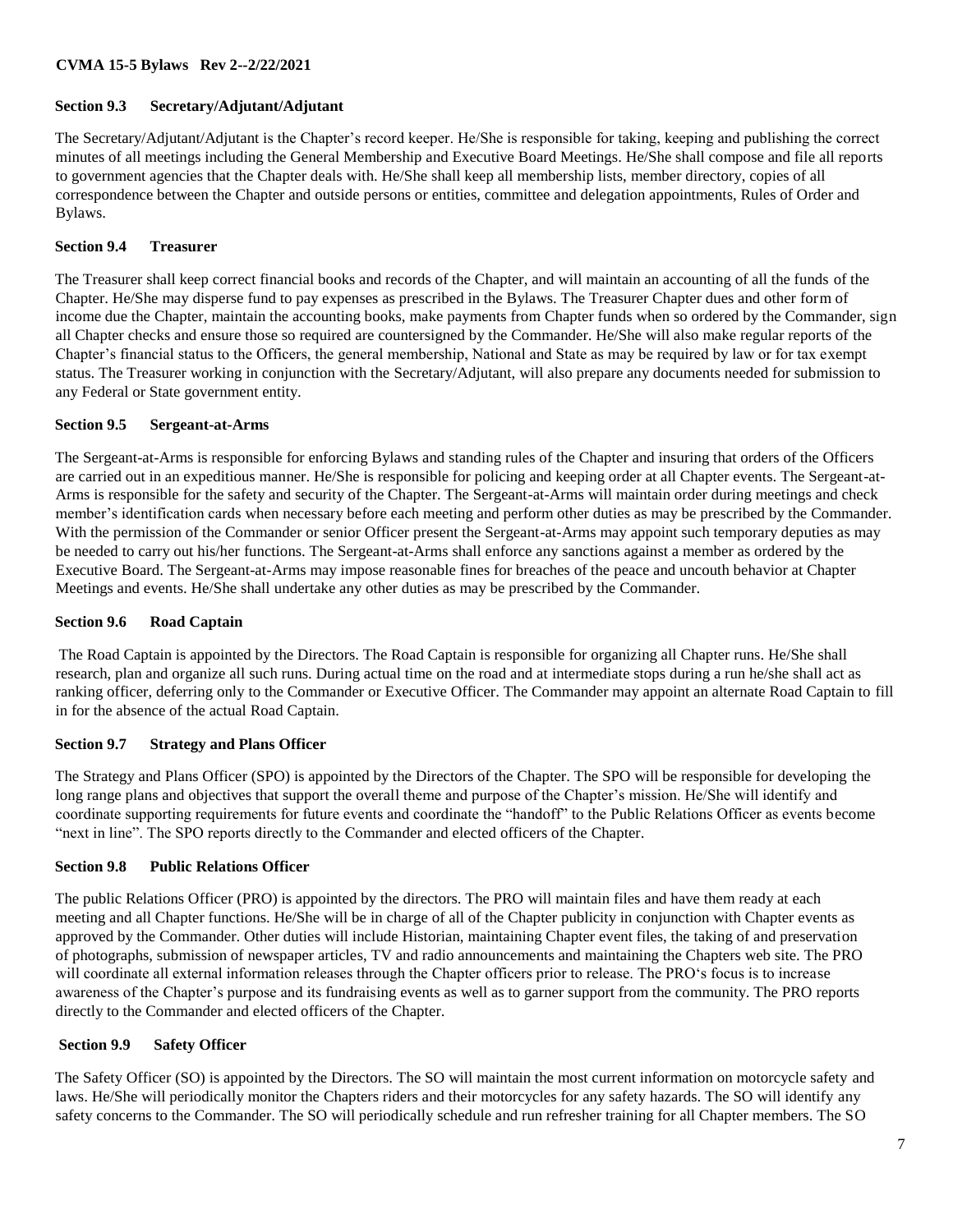should be able to offer advice to riders on rules for safe travel in various formations and hand signals appropriate for group riding. The SO reports directly to the commander.

### **Section 9.10 Quartermaster**

The Quartermaster (QM) is appointed by the Directors. The QM acquires CVMA logo merchandise and other appropriate merchandise or awards and plaques from vendors and the National Quartermaster for distribution and sale to Chapter Members. In the performance of these duties the QM shall keep a complete books and records of account and shall provide financial status to the Chapter Officers and particularly the Chapter Treasurer and to the general membership at bi-monthly meeting.

### **Section 9.11 Chaplain**

The Chaplain is appointed by the Chapter Directors. The Chaplain is responsible to the Chapter Commander for maintaining the awareness of welfare within the chapter. The Chaplain is a moral compass for the chapter and a respected confidant.

### **Section 9.12 Misfeasance/Malfeasance of Office**

Negligent or willful failure of any of the above listed officers to perform the duties specified for their position may result in removal of said officer from that position. The Executive Board shall have oversight over the specified Officers and may take action that they deem necessary and appropriate in order to ensure the proper function of that office. Malfeasance of Office may be met with sanctions. Malfeasance of Office is subject to removal.

### **Article 10 DELEGATIONS and COMMITTEES**

### **Section 10.1 Appointment of Delegations and Committees**

The Chapter Commander shall appoint such delegates to represent the chapter at any convention, meeting, rally or other assembly that may be deemed necessary. All delegates are authorized to exercise only those specific duties vested in them by the Chapter Officers.

The Chapter Commander shall appoint such working committees as are necessary in order to carry out the Chapter's business and in order to best enable the Chapter to pursue its purpose of helping other Veterans.

### **Article 11 DETACHMENTS**

### **Section 11.1 Detachments Subject to Chapter Authority**

Any detachments that are authorized by CVMA 15-5 are sponsored by and are accountable to the Chapter and are subject to these bylaws and the Code of Conduct appended hereto. Any such detachment must meet all of the requirements prescribed by the National Bylaws. Detachments may elect their own Officers. The Detachment Officers are subordinate to the Chapter Officers.

### **Article 12 EXECUTION of DOCUMENTS by OFFICERS**

# **Section 12.1 Execution of Documents are Binding**

The execution by a Chapter Officer of any instrument, certificate of the deposit, disbursement of funds, checks or contracts or any other instrument may be deemed by third parties to the legally binding on the Chapter. Any Officer of the Chapter or any member of the Chapter who executes such an instrument without the authority vested in him or her by these Bylaws shall be deemed in violation of this section and such action shall be construed as Malfeasance or Malfeasance of Office as the case might be and shall be grounds for sanctions or dismissal of the Officer or member in question.

# **Section 12.2 Authority for Powers of Attorney**

The Executive Board is hereby authorized to draft and execute such Special Power of Attorney as may from time to time become necessary in order to appoint such Attorney-in-Fact or other agent to carry-on the business of the Chapter. The Executive Board shall grant only those specific powers as are necessary to fulfill the business needs that are desired.

# **Section 12.3 Authorized Signatory**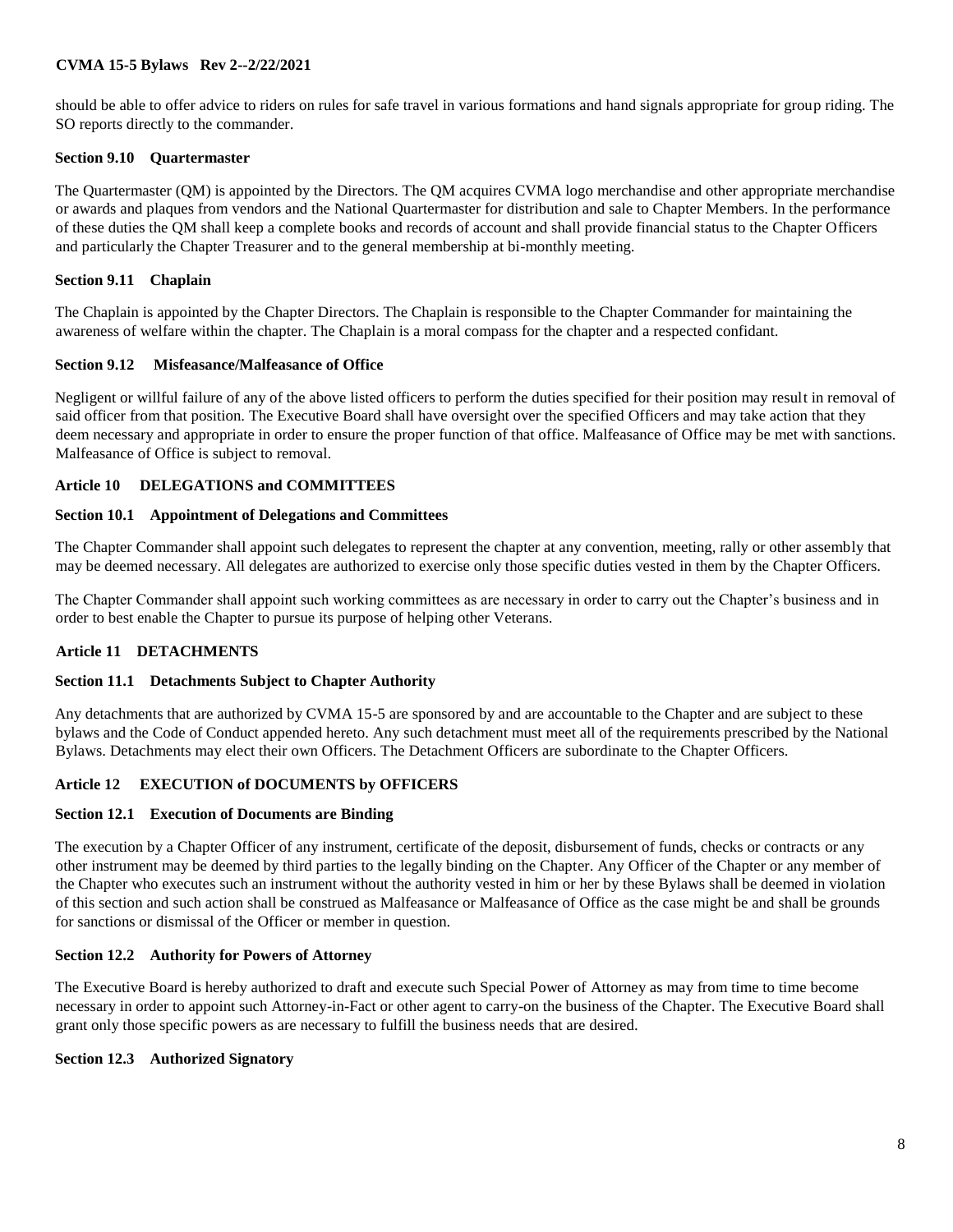Except as otherwise specifically determines by resolution of Officers, or as otherwise required by law, checks, drafts, promissory note, orders for payment of money and other evidence of indebtedness shall be signed by the treasurer and countersigned by the Commander of the Chapter.

### **Section 12.4 Deposit of Funds**

All funds and monies of the Chapter shall be deposited from time to time to the credit of North Carolina 15-5 Inc. into such banks, trust companies and/or other depositories as the Board of Directors may designate.

### **Section 12.5 Officers May Accept Donations**

The Chapter Officers may accept donations on behalf of the Chapter any contribution, donation, gift, bequest or devise to be applied toward the non-profit purpose of the Chapter.

### **Section 12.6 Commander/Executive Officer May Expend Funds**

The Commander and Executive Officer are hereby individually authorized to obligate the sum of no more than Two hundred fifty (\$250) for any lawful reason in order to assist the Chapter in pursuing its aims. The sum of \$250 may not be exceeded until funds are posted, reconciled by the Treasurer and approved by the general membership at the next posted meeting.

### **Section 12.7 Disbursement of Chapter Income**

It is the Chapter's intent that as much of its income as possible be disbursed in perpetuating its goal of "Vets Helping Vets".

To this end, no Chapter Member shall receive a salary or wages or any other remuneration for services rendered to the Chapter. All services are rendered on a volunteer basis.

However, expenses incurred by or on behalf of the Chapter in furtherance of the Chapter's goals may be reimbursed on a "dollar-fordollar basis. Such reimbursable expenses shall be witnessed by a receipt for said expenses. The receipt should be dated and itemize the expense incurred, by whom, and for what activity that furthered the Chapter's business and presented to the Treasurer.

### **Section 12.8 Commander and Executive Officer Expenses**

The Chapter may likewise reimburse the Chapter Commander and the Executive Officer for lodging expenses necessitated by their performing Chapter business where an overnight stay is justified (ie; attendance at "top two" meetings in remote corners of the State). Likewise, a travel stipend of twenty-five cents per mile may be issued for required travel to and from the place of doing Chapter business.

### **Section 12.9 Disbursement of Chapter Grants**

The Chapter shall require any entity that is requesting a grant from the Chapter to file an application (copy as an addendum to the Bylaws) Containing disclosure information of such a nature as to assure the Chapter that the funds granted are going to an entity that indeed helps Veterans or is an individual veteran in need. The distribution can not financially benefit any member, or relative of a member, of the Chapter.

The Chapter Officers shall assign a disinterested member to review the application and report back to the Chapter membership on the veracity of the information contained on the application.

### **Article 13 INTERNAL REVENUE CODE SECT. 501 (c)(3)**

### **Section 13.1 IRC 501 (c)(3) Required Language**

It is the intention of CVMA 15-5 to operate as a 501 (c)(3) tax exempt corporation. As such no substantial part of the activities of the Corporation shall be for propaganda or for otherwise attempting to influence legislation and the Corporation shall not participate in or intervene in any political campaign on or on behalf of or in opposition to any candidate for public office. Notwithstanding any other provisions of the Bylaws the Corporation shall not carry on any activities not permitted to be carried on by:

- A) A corporation exempt from federal income tax under sect.501 (c)(3) of the IRC
- B) A corporation, contributions to which are deductible under sect 170 (c)(2) of the IRC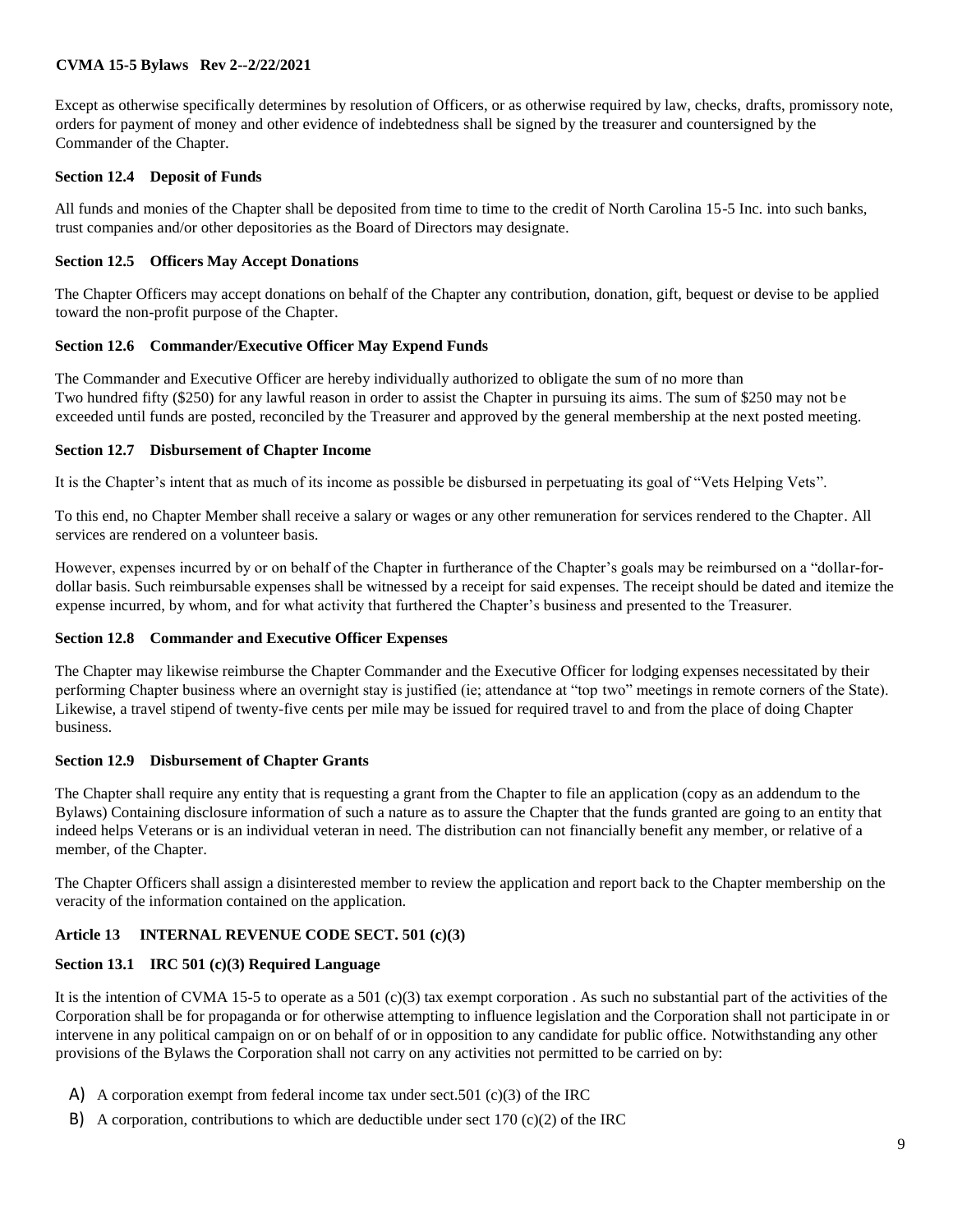#### **Section 13.2 Required**

No part of the earnings of CVMA 15-5 shall inure to the benefit of, or be distributable to, its members, directors, or trustees, officers or other private person except that the corporation shall be authorized and empowered to pay such reasonable compensation for services rendered, to reimburse for expenses incurred, and to make payments and distributions in the furtherance of the purpose of this Corporation. It is anticipated that the Officers and members will receive no compensation for services rendered and that all monies received will be applied to the nonprofit purposes of the Corporation after expenses

#### **Section 13.3 Required**

Upon the dissolution of the Corporation all its assets remaining after payment or provision for payment of all debts and liabilities of this Corporation shall be distributed for one or more tax exempt purposes within the meaning section 501 (c) of the IRC or shall be distributed to the federal or state or local government for public purpose. This distribution shall be made in accordance with all applicable provisions of the laws of the State of North Carolina.

#### **Section 13.4 Required**

In any tax year in which the Corporation may become a private foundation as described in section 509 (a) of the IRC the corporation:

- (1) Shall distribute is income for said period and at such time and manner as to not subject the Corporation to any tax liability under section 4942 of the IRC.
- (2) Shall not engage in any act of self-dealing as defined in section 4941 (d) of the IRC.
- (3) Shall not retain any excess business holdings as defined in section 4943 (c) of the IRC.
- (4) Shall not make any investment in such manner as to subject the Corporation to tax under section 4944 of the IRC.
- (5) Shall not make any taxable expenditures as defined in section 4945 of the IRC.

#### **Article 14 CONFLICTS of INTEREST**

#### **Section 14.1 Purpose**

The purpose of the conflict of interest policy is to protect the Corporation's tax exempt interests when it is contemplating entering into a transaction or arrangement that might be of benefit to the private interest of an Office or Director of the Corporation or, might result in a possible excess benefit transaction. This policy is intended to supplement but not replace any viable state or federal laws governing conflict of interest applicable to nonprofit and charitable organizations.

#### **Section 14.2 Person of Interest Defined**

For the purpose of this policy and interested person is defined as any Officer with direct or indirect financial interest as defined below.

A person has a financial interest if the person has, directly or indirectly, from business, investment or family:

- (1) Any ownership or investment interest in any entity with which the Corporation intends to enter into a transaction or compensation arrangement.
- (2) A compensation arrangement with the Corporation or with any entity or individual with which the Corporation has a transaction or compensation arrangement.
- (3) A potential ownership or investment arrangement with any entity or individual with which the Corporation is negotiating a transaction or arrangement. Compensation includes direct or indirect remuneration as well as gifts or favors that are not insubstantial. A financial interest is not necessarily a conflict of interest. Under the "Self-dealing" language set forth in Section 13.3 above a person who has a financial interest may have a conflict of interest only if the appropriate governing board or committee decides that a conflict of interest exists. In the case of this corporation, that governing board is the Executive board.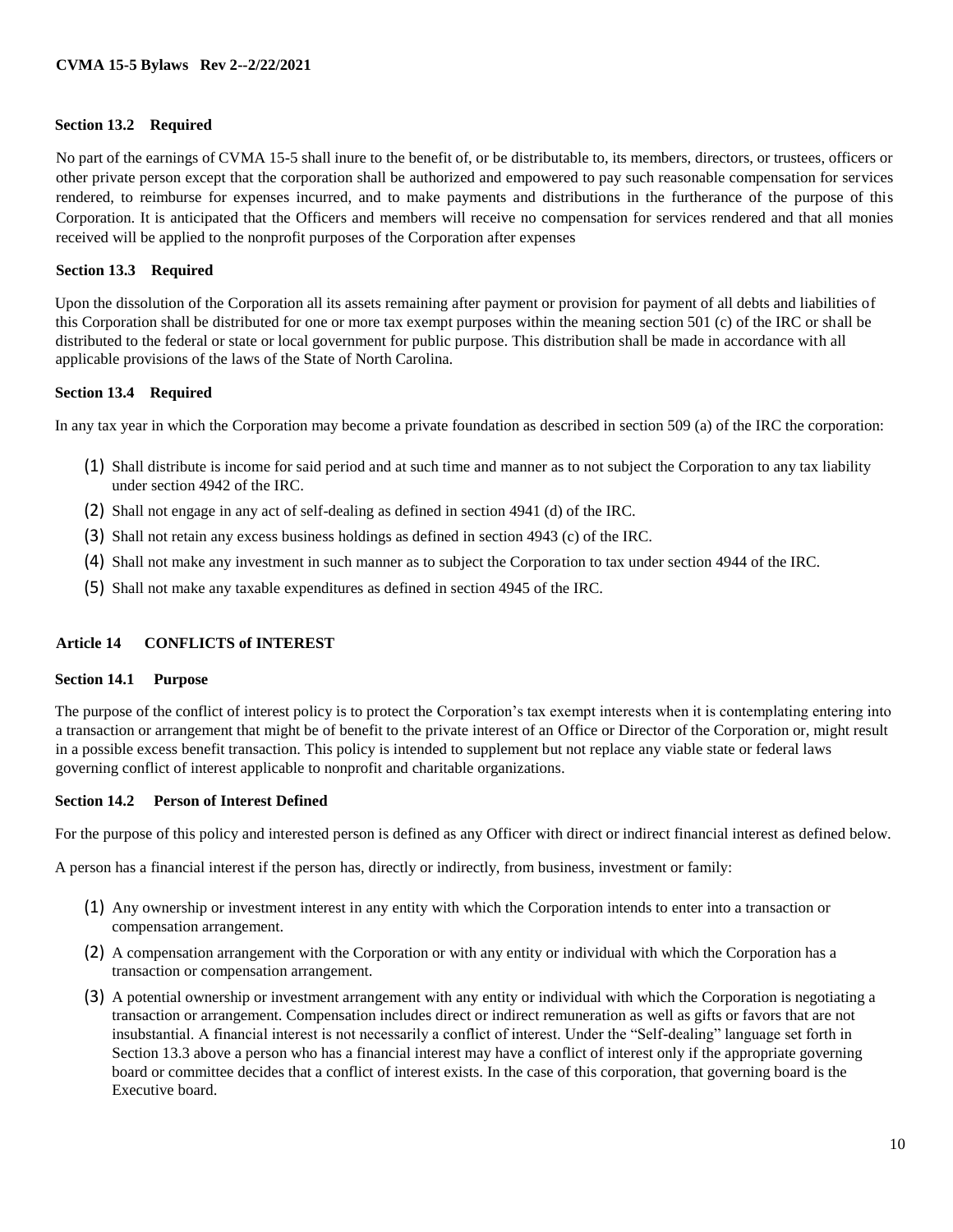# **Section 14.3 Disclosure and Investigation**

- A) In connection with any actual or possible conflict of interest and interested person must disclose the existence of the financial interest and be given the opportunity to disclose all material facts to the Executive Board.
- B) After disclosure of the financial interest and all the material facts and after any discussion with interested person he or she shall leave the Executive Boards meeting while the determination of a conflict of interest is discussed and voted upon the remaining members. The Board members shall decide if a conflict of interest exists.
- C) The procedure for addressing a conflict of interest is as follows;
	- 1) An interested person may make a presentation at the Executive Board meeting but after the presentation he or she shall leave the meeting during the discussion and vote on the transaction or arrangement involving the possible conflict of interest.
	- 2) The Chairperson of the Executive Board shall, if appropriate, appoint a disinterested person or committee to investigate alternatives to the proposed transaction or arrangement.
	- 3) After exercising due diligence the Executive Board shall determine whether the Corporation can obtain with reasonable efforts a more advantageous transaction from a person or entity that would not give rise to a conflict of interest.
	- 4) If a more advantageous transaction or arrangement is not possible under circumstances not producing a conflict of interest the Executive Board shall determine by majority vote of those uninterested directors whether the transaction or arrangement is in the Corporation's best interest, for its own benefit, and whether it is fair and reasonable. In conformity with the above determination it shall render its decision as to whether or not to enter into the transaction or arrangement.

#### **Section 14.4 Failure to Disclose—Consequences**

- A) If the executive Board has a reasonable cause to believe a Board Member failed to disclose actual or possible conflicts of interest it should inform the Board Member on the basis for such belief and afford the member an opportunity to explain the alleged failure to disclose.
- B) If, after hearing the Board member's response and making further investigation as may be warranted by the circumstances, the Executive Board determines that the member has failed to disclose an actual possible conflict of interest it shall take the appropriate disciplinary action.

### **Section 14.5 Recording of Minutes of the Board**

The minutes of all meetings with Executive Board—Delegated powers shall contain;

- A) The names of the persons who disclosed or otherwise were found to have a financial interest in connection with the possible or actual conflict of interest, the nature of the financial interest and any action to determine whether a conflict of interest was present and the Executive Board's decision as to whether a conflict of interest in fact existed.
- B) The names of the persons who were present for discussions and votes relating to the transaction or agreement, the content of the discussion, including any alternatives to the proposed transaction or agreement, and a record of any votes taken in connection with the proceeding.

For accuracy the proceedings before the Executive Board may be Video Taped and kept as part of the record of the proceedings.

### **Section 14.6 Interested Board Members Precluded from Voting**

- A) Any voting member of the Executive Board who receives compensation, directly or indirectly from the Corporation for services is precluded from voting on matters pertaining to that member's compensation.
- B) Any voting member of any committee whose jurisdiction includes compensation and who receives compensation, directly or indirectly, from the Corporation for services is precluded from voting on matters pertaining to that member's compensation.
- C) No voting member of the Executive Board's whose jurisdiction includes compensation and who receives compensation, directly or indirectly, from the Corporation for services is precluded from voting on matters pertaining to that member's compensation.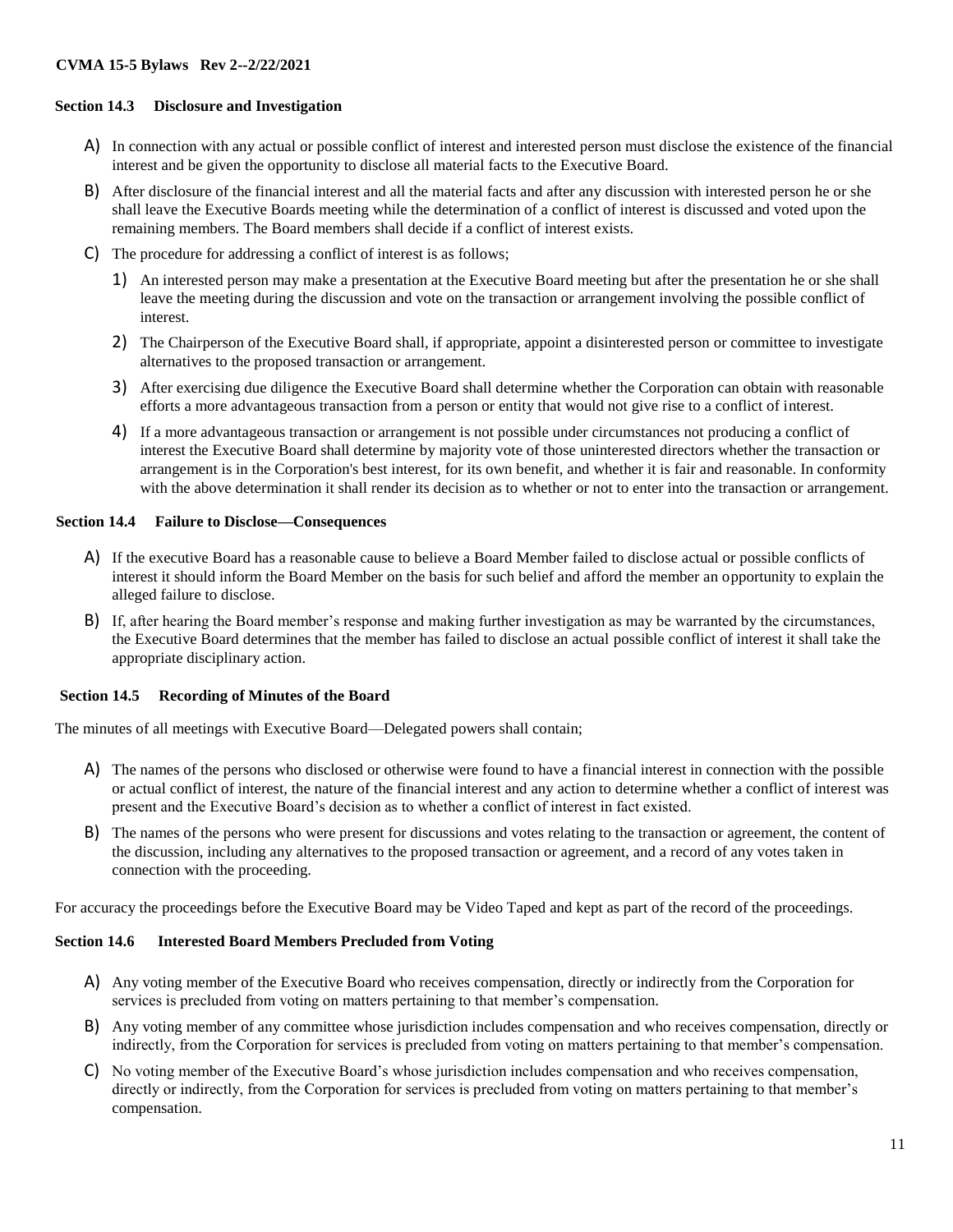# **Section 14.7 Annual Statement of Officers and Board Members**

Each Director, Officer and member of any committee with Executive Board designated powers shall annually sign a statement which affirms such person has:

- A) Received a copy of the conflicts of interest policy.
- B) Read and understand the policy.
- C) Agreed to comply with the policy.
- D) Understood the Corporation is charitable and in order to maintain its federal tax exemption it must engage primarily in activities which, accomplish one or more of its tax-exempt purpose.
- E) Received no compensation for services rendered to the Corporation during the fiscal year.

# **Section 14.9 Periodic Review**

To insure the Corporation operates in a manner consistent with charitable purposes and does not engage in activities that could jeopardize its tax-exempt status, periodic reviews will be done. The periodic review shall at a minimum, include the following subjects:

- A) Whether compensation arrangements and benefits are reasonable based on competent survey information and result of arm's length bargaining.
- B) Whether partnerships, joint ventures, and arrangements with management organizations conform to the Corporation's written policies, are properly recorded, reflect reasonable investment or payments for goods and services, further the charitable purposes and do not result in inurement and, impermissible private benefit or in an excess benefit transaction.

When conducting the periodic review as provided for in section 14.8, The Corporation may, but need not, use outside advisors but use the use of outside advisors shall not relieve the Executive Committee of its responsibility for insuring the periodic reviews are conducted. Such expert advisors may be bookkeepers, or certified public accountant or attorneys or any other person deemed appropriate by the Executive Board.

# **Article 15 AMENDMENTS to BYLAWS**

# **Section 15.1 Procedures to Amend Bylaws**

- A) These Bylaws may be altered or amended or repealed and new Bylaws adopted at any meeting, regularly scheduled or special meeting of the Corporation. However, Notice of a proposed Bylaw Change must be given one month prior to the meeting at which it is to be voted on. The notice shall contain the existing language of the Bylaw(s) and the proposed language of the new Bylaw(s).
- B) For the purpose of simple clarification of a section of the Bylaws that caused by an obvious typographical or grammatical mistake the Executive Committee, with a simple Majority vote, may revise the offending language. Such revision shall be explained to the general membership at the next meeting.

# **Section 15.2 Voting Requirements**

At any meeting of the Chapter called to change, modify, adopt, amend or repeal a Bylaw, a quorum of thirty-three percent of the Full Members eligible to vote must be present. And any vote on a Bylaw issue must carry by a two-thirds majority of the members voting.

# **Section 15.3 Immediate Effect**

Any amendments to these Bylaws that have been properly voted on, forwarded, and approved take effect immediately upon notification of approval by the NBOD.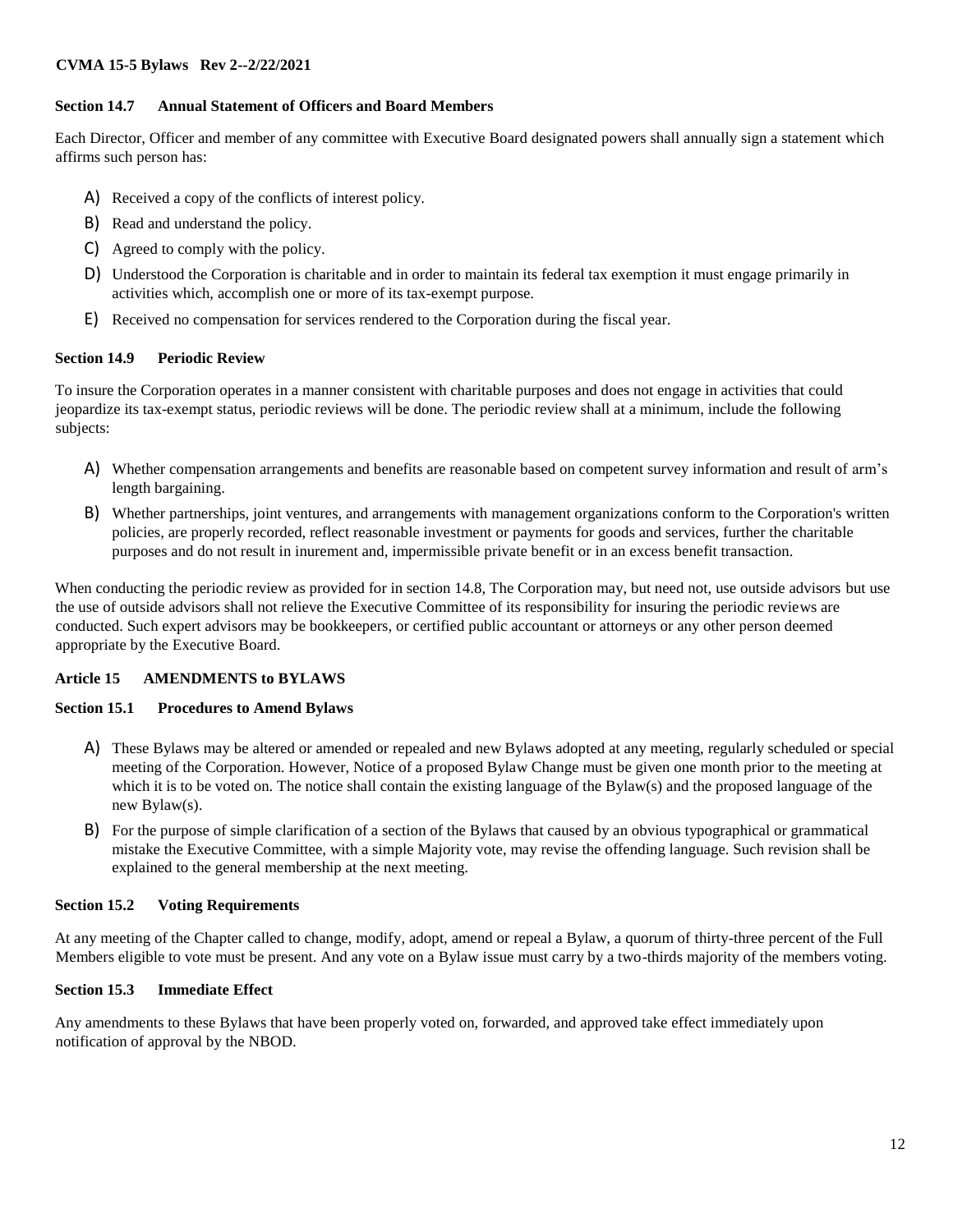# **Section 15.4 Conflict with National Bylaws**

If any of the Bylaws herein contained conflict with the National Bylaws of the Combat Veterans Association, then the National Bylaws should take precedence and the Chapter's Bylaws shall be modified in order to come into conformity with the National Bylaws. Prior to modification the offending Bylaw shall be held in abeyance.

# **Section 15.5 Conflict with IRC 501 (c) Regulations**

If any of the Bylaws herein conflict with any Federal and/or State of North Carolina Domestic Nonprofit Veterans 501 (c) (3) provisions and/or statue, the conflicting Article and/or sections shall be revised by the Chapter Executive Board in order to remove the conflict and the revision shall take effect immediately. Pending revision the offending Article or Section will be held in abeyance. The general membership will be informed of the action taken and the reason for it.

# **Section 15.6 Bylaws May not Jeopardize 501 (c) Status**

These Bylaws may not be amended in any way that would jeopardize the IRC 501 (c)(3) tax exempt status of the Chapter.

# **Article 16 CONSTRUCTION and TERMS**

# **Section 16.1 Articles of Incorporation Supersede Bylaws**

If upon review it is found that a conflict exists between the provisions of these Bylaws and the articles of incorporation of the corporation, the provisions of the Articles of Incorporation shall hold sway. The Bylaws shall be amended in order to remove the conflict.

# **Section 16.2 Unenforceability of Bylaws—Severance**

If any of the provisions of these Bylaws are held to be unenforceable or invalid for any reason the remaining provisions and portions of these Bylaws shall remain in full force and effect.

# **Section 16.3 References to Articles of Incorporation**

All references in these Bylaws to the Articles of Corporation shall be to the Article of Incorporation or any other founding document filed with any office of the State of North Carolina and used to establish the legal existence of Combat Veterans Motorcycle North Carolina Chapter 15-5, Inc.

# **Section 16.4 Legal**

- A) All references in these Bylaws to a section or sections of the Internal Revenue Code shall be such sections of the Internal Revenue Code of 1986 as amended from time to time, or to corresponding provisions of any future federal tax code.
- B) CVMA North Carolina 15-5, Inc. intends to apply for an individual exemption as a 501 (c) (3) tax-exempt Corporation. Charitable contributions will then be tax deductible.
- C) All of the contents of these pages are protected. Use of these Bylaws other than by CVMA North Carolina 15-5 Inc. is prohibited and all rights are reserved. Contact CVMA 15-5 for permission to copy or duplicate these Bylaws.